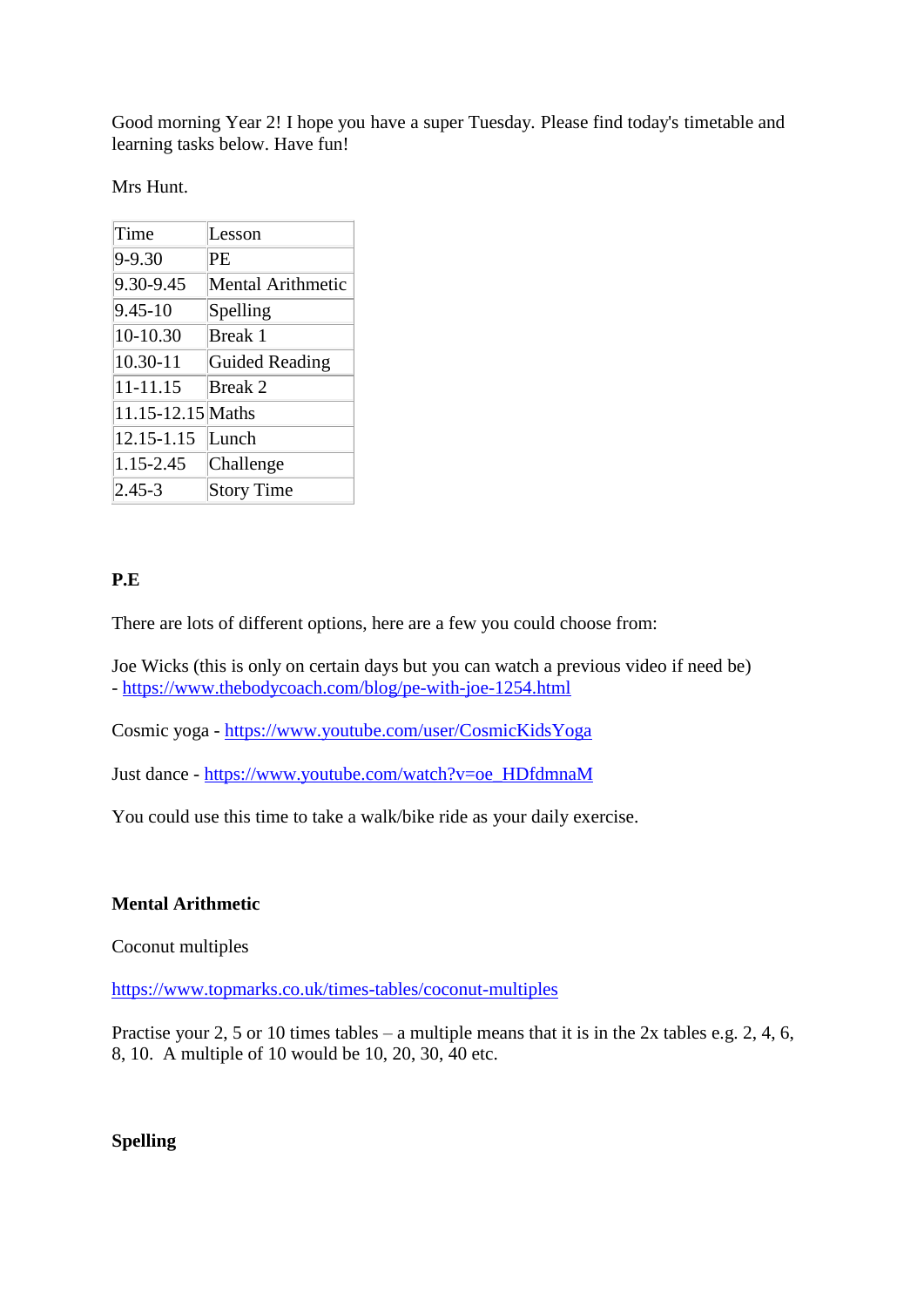This week the words that you need to spell are words with the suffix ' ful '. It is up to you how you choose to learn these spellings. You may want to write parts of the word in different colours, you could write the words in lots of different ways or you could create your own rhyme to remember them. It is completely up to you to choose a method which works for you. You will be practising the same words all week and then on Friday there will be a spelling test.

| Painful         |
|-----------------|
| Cheerful        |
| <b>Thankful</b> |
| Wonderful       |
| Delightful      |
| Colourful       |
| Joyful          |
| Truthful        |

# **Breaktime – have a healthy snack and a play**

### **Reading**

RWI Phonics

Oxford Owl have made available for parents all the ebooks linked to each RWI level. This means we no longer need to upload the books to the webpage. Instead, please go to the webpage below. If you go onto 'ebooks' then you will need to register (this is free of charge) and then you will be able to access all the ebooks and choose the correct banded level for your child. Please note that the RWI phonics scheme is based on lots of repetition. Therefore, we usually read the same book about 3 or 4 times before moving onto a new book. For some children they may need to read it more than this to ensure they are completely fluent in reading the book (no sounding out).

[https://home.oxfordowl.co.uk/reading/reading-schemes-oxford-levels/read-write-inc-phonics](https://home.oxfordowl.co.uk/reading/reading-schemes-oxford-levels/read-write-inc-phonics-guide/#_blank)[guide/](https://home.oxfordowl.co.uk/reading/reading-schemes-oxford-levels/read-write-inc-phonics-guide/#_blank)

A general guide is:

1st read – decoding all the words – sound out as much as you need to.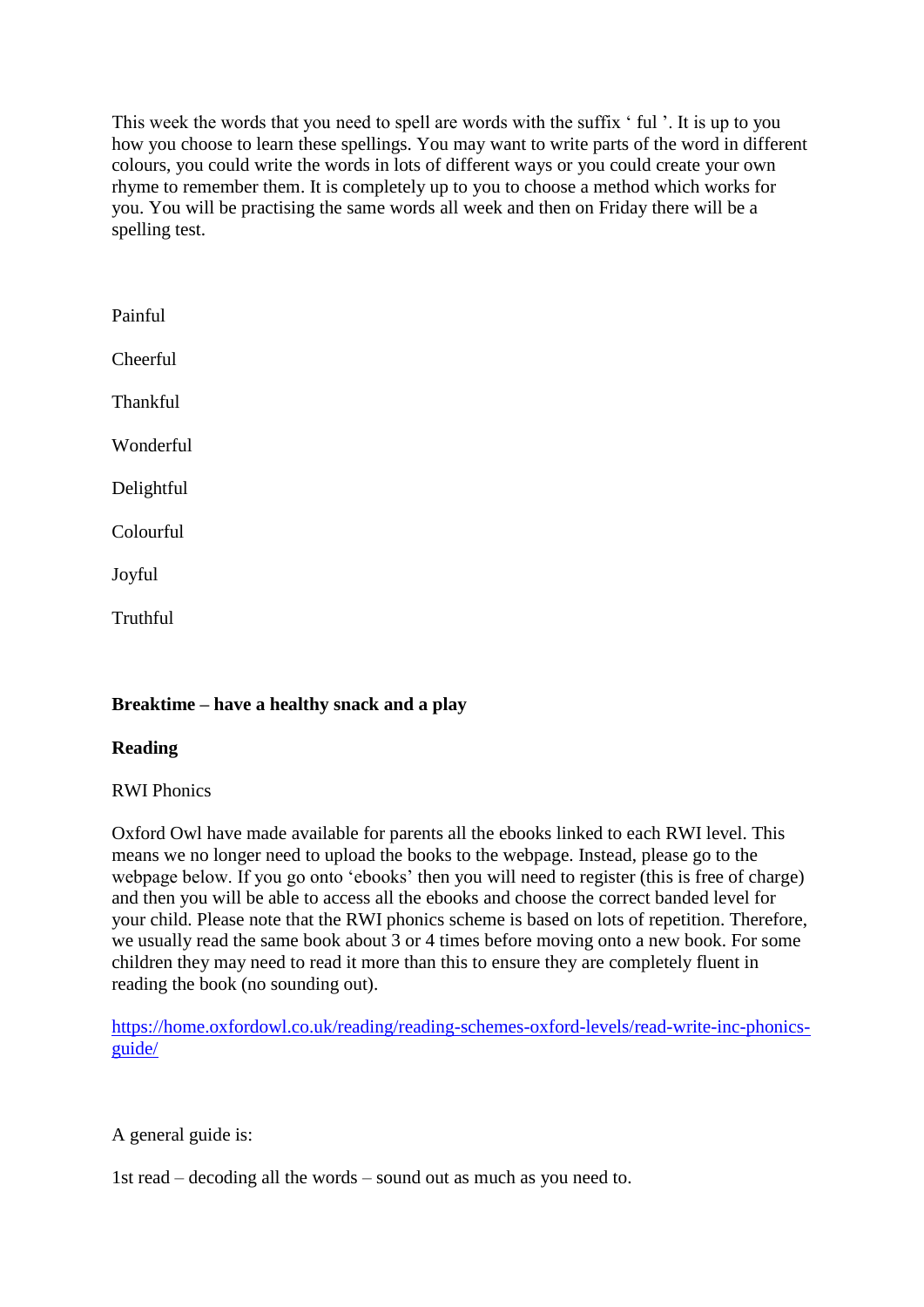2nd read – read for fluency (try to read with more fluency and expression).

3rd read – read with fluency, expression and comprehension. Try answering the comprehension questions at the back.

This website also provides lots of other information for parents about phonics. It has other resources on here too should you wish to explore!

 For every phonics session, please continue to watch the speed sounds lesson on the Ruth Miskin Youtube channel. Then read a book from the webpage detailed above.

Timings for the speeds sounds lessons are:

Set 1 lesson is at 9:30am or 12:30pm (red, green & purple groups)

Set 2 lesson is at 10:00am or 1:00pm (pink, orange and yellow groups)

Set 3 lesson is at 10:30am or 1:30pm (blue and grey groups)

If you are unsure which group your child should be in, please contact your child's class teacher.

Guided reading – for those of you in guided reading, please complete the guided reading task on the webpage.

#### **2nd Breaktime**

Or

Do a chosen mindfulness activity e.g. drawing, going for a walk (if you can), dancing, listening to music and deep breathing etc.

#### **Maths**

#### **POSITION AND DIRECTION**

L.O. – to understand how objects move in a straight line (understanding).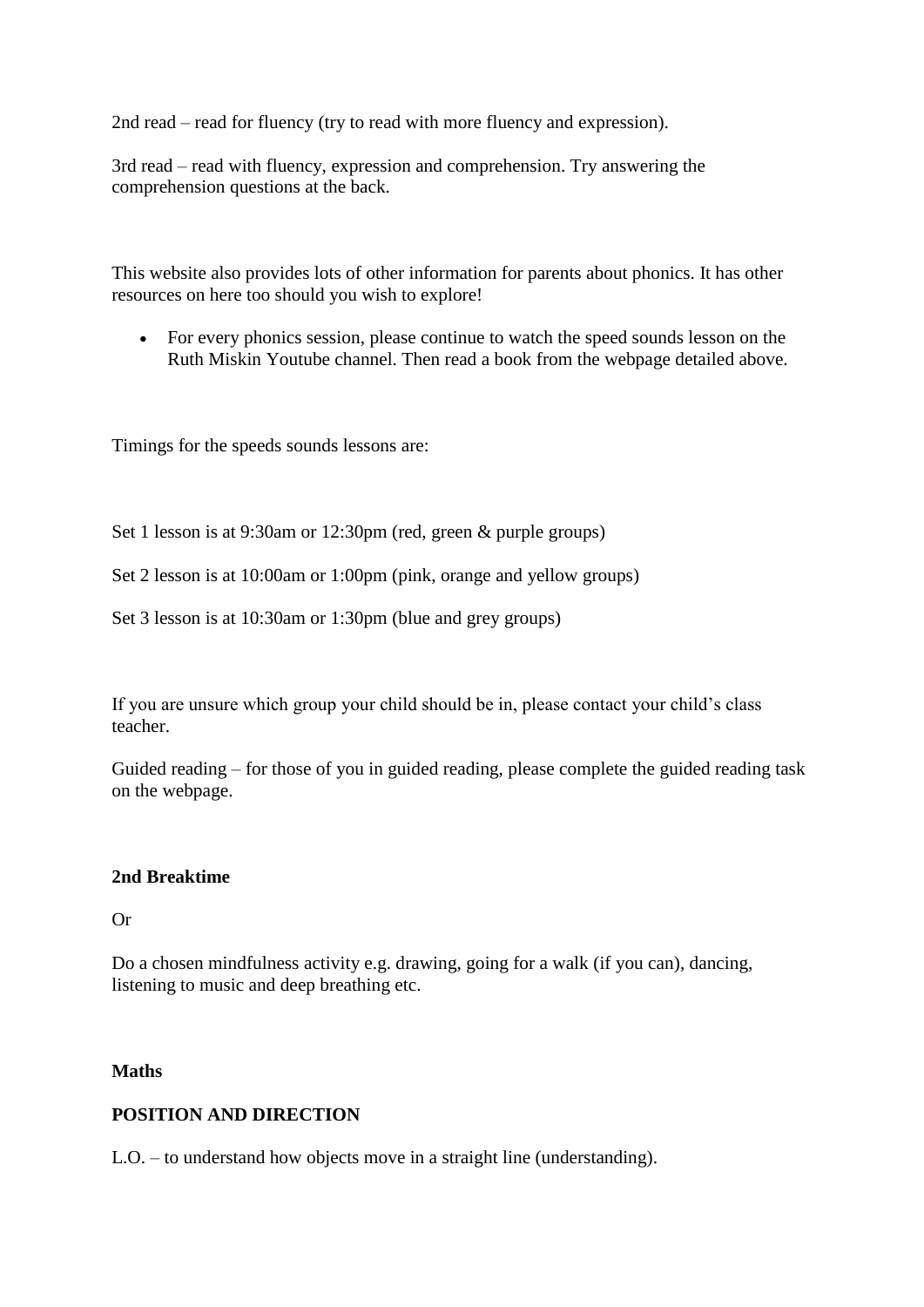SC1: I can move an object on a grid and follow directions.

SC2: I can describe how an object has moved on a grid.

SC3: I can use words like forwards, backwards, left, and right to represent journeys.

Today we are going to use some of the words we learnt yesterday to describe how objects move.

forwards

backwards,

left,

right

1. Watch the short video clip where I go through an example of how to move an object around a treasure map.

### <https://youtu.be/lAKOT7c5-Fc>

- 2. Grab a small object, for example, a counter, coin or button and physically move it across the map – you can either move it across the screen or if you have a printer you can print out the map (it is attached to our class page).
- 3. Using only the words left, right, forwards, backwards, follow the directions and write down the answers in your maths books (or on the sheet).

### **Lunchtime and playtime**

**Challenge**

**Challenge 11**

### **LO: To know the purpose of news reports.**

Success Criteria:

SC1: I can recognise key features

SC2: I can read and understand a newspaper text.